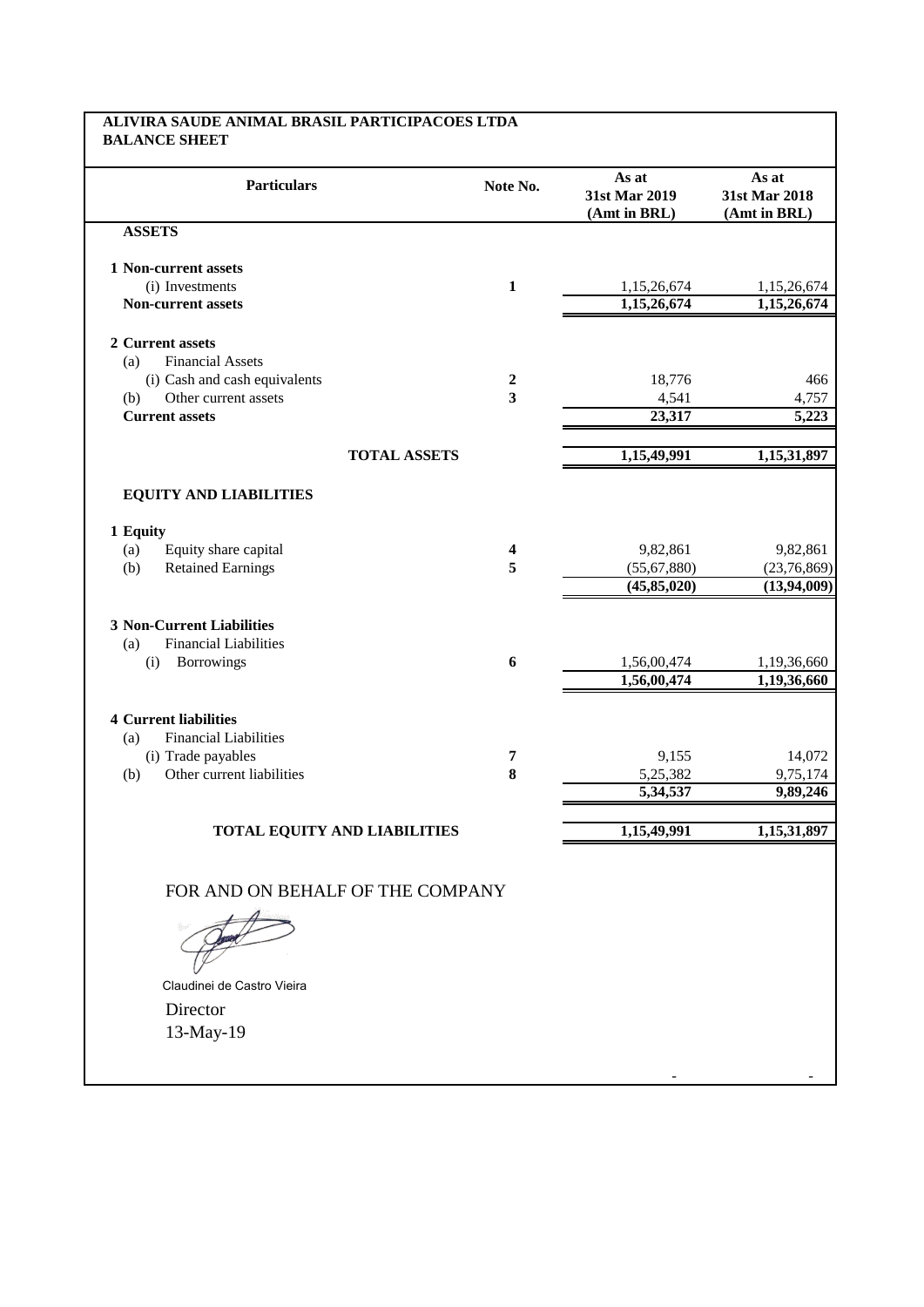## **ALIVIRA SAUDE ANIMAL BRASIL PARTICIPACOES LTDA PROFIT AND LOSS**

|           | <b>Particulars</b>                            |                      | Note No | Period for ended<br><b>Mar'19</b> | <b>Period for ended</b><br>Mar'18 |
|-----------|-----------------------------------------------|----------------------|---------|-----------------------------------|-----------------------------------|
|           |                                               |                      |         | (Amt in BRL)                      | (Amt in BRL)                      |
| $\rm (I)$ | <b>Revenue From Operations</b>                |                      |         |                                   |                                   |
| (II)      | Other Income                                  |                      | 10      |                                   | 9,403                             |
| (III)     |                                               | Total Income (I+ II) |         |                                   | 9,403                             |
| (IV)      | <b>EXPENSES</b>                               |                      |         |                                   |                                   |
|           | Finance costs                                 |                      | 11      | 10,13,008                         | 8,74,652                          |
|           | Other expenses                                |                      | 12      | 21,78,003                         | 6,38,015                          |
|           |                                               | Total expenses (IV)  |         | 31,91,011                         | 15,12,667                         |
|           |                                               |                      |         |                                   |                                   |
| V)        | Profit before tax (I-IV)                      |                      |         | (31, 91, 011)                     | $\overline{(15,03,264)}$          |
| (VI)      | Tax expense:                                  |                      |         |                                   |                                   |
|           | (VII) Profit (Loss) for the period (VII-VIII) |                      |         | (31, 91, 011)                     | (15, 03, 264)                     |
|           |                                               |                      |         |                                   |                                   |
|           | FOR AND ON BEHALF OF THE COMPANY              |                      |         |                                   |                                   |
|           |                                               |                      |         |                                   |                                   |
|           | Claudinei de Castro Vieira<br>Director        |                      |         |                                   |                                   |
|           |                                               |                      |         |                                   |                                   |
|           | 13-May-19                                     |                      |         |                                   |                                   |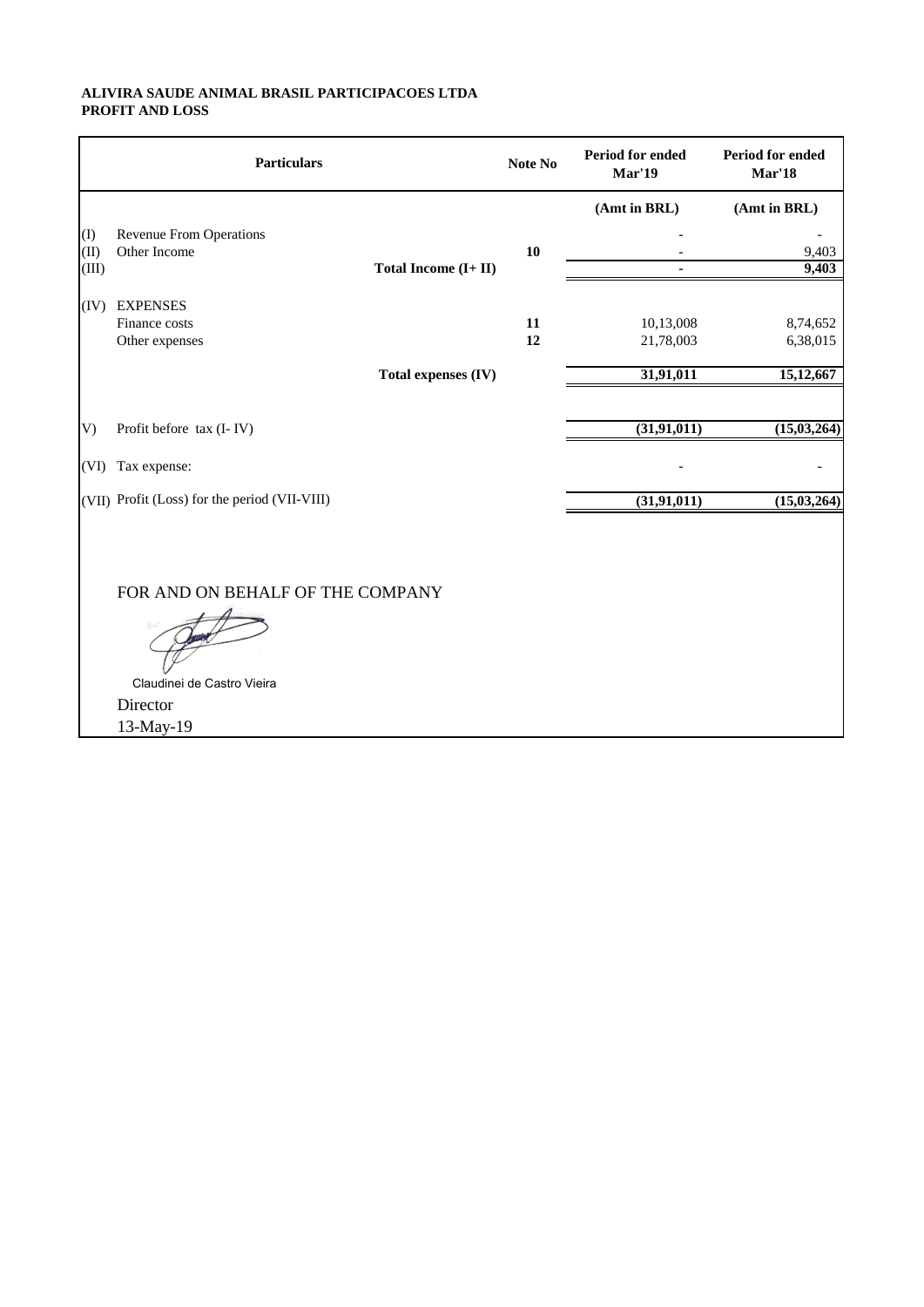## **ALIVIRA SAUDE ANIMAL BRASIL PARTICIPACOES LTDA NOTES TO ACCOUNTS**

| Note no | <b>Particulars</b>                                                     | As at<br>31st Mar 2019<br>(Amt in BRL) | As at<br>31st Mar 2018<br>(Amt in BRL) |
|---------|------------------------------------------------------------------------|----------------------------------------|----------------------------------------|
| Note 1  | <b>Non-current Investments</b>                                         |                                        |                                        |
|         | Investments in equity instruments - Subsidiaries                       | 1,15,26,674<br>1,15,26,674             | 1,15,26,674<br>1,15,26,674             |
| Note 2  | Cash and cash equivalents<br><b>Balances with banks</b>                |                                        |                                        |
|         | - In current accounts                                                  | 18,776<br>18,776                       | 466<br>466                             |
| Note 3  | Other current assets                                                   |                                        |                                        |
|         | Advance to supplier                                                    | 456                                    | 672                                    |
|         | Balances with government authorities                                   |                                        |                                        |
|         | Others                                                                 | 4,084<br>4,541                         | 4,084<br>4,757                         |
| Note 4  | Share capital                                                          |                                        |                                        |
|         | Equity share capital                                                   | 10,00,000<br>10,00,000                 | 10,00,000<br>10,00,000                 |
|         | Capital to Be subcribed                                                | (17, 140)                              | (17, 140)                              |
|         |                                                                        | (17, 140)                              | (17, 140)                              |
|         |                                                                        | 9,82,861                               | 9,82,861                               |
| Note 5  | <b>Retained Earnings</b>                                               |                                        |                                        |
|         | Opening balance                                                        | (23,76,869)                            | (8,73,606)                             |
|         | Profit/(Loss) during the year<br>Closing balance                       | (31, 91, 011)<br>(55, 67, 880)         | (15,03,264)<br>(23,76,869)             |
| Note 6  | Non-current liabilities - Financial Liabilities - Long term borrowings |                                        |                                        |
|         | From related parties                                                   |                                        |                                        |
|         | From related parties                                                   | 1,56,00,474                            | 1,19,36,660                            |
|         |                                                                        | 1,56,00,474                            | 1,19,36,660                            |
| Note 7  | <b>Current - Financial liabilities</b>                                 |                                        |                                        |
|         | Trade payable-Domestic-Supplies                                        | 9,155                                  | 14,072                                 |
|         |                                                                        | 9,155                                  | 14,072                                 |
| Note 8  | <b>Other Current Liabilities</b>                                       |                                        |                                        |
|         | Other payables                                                         |                                        |                                        |
|         | (i) Statutory remittances<br>(ii) Others                               | 93<br>5,25,289                         | 1,130<br>9,74,044                      |
|         |                                                                        | 5,25,382                               | 9,75,174                               |